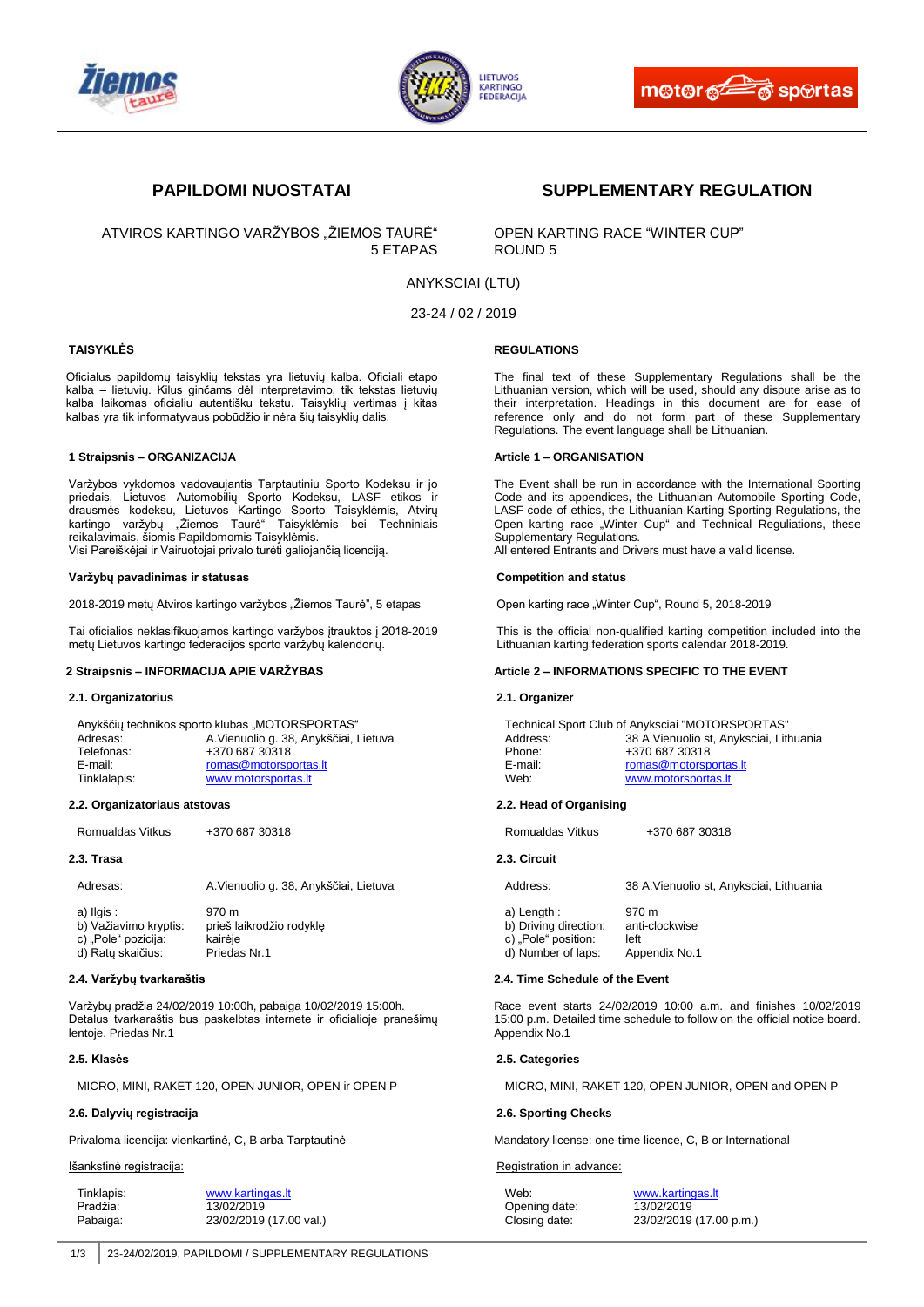





Registracijos metu Pareiškėjo atstovas privalo pateikti:

- a) Dalyvio paraišką
- b) Vairuotojo licenciją
- c) Pareiškėjo licenciją

#### **2.7. Startinis mokestis**

Startinis mokestis sumokamas pavedimu arba grynais varžybų dieną sekretoriate.

| Už vieną klasę | <b>50 EUR</b> |
|----------------|---------------|
|----------------|---------------|

Gavėjas: Anykščių technikos sporto klubas "MOTORSPORTAS"<br>154300493 Imonės kodas: Example and Sankas:<br>
Saskaitos nr.:<br>
LT 09 4010 0431 0 LT 09 4010 0431 0004 1747

#### **2.8. Techninė komisija**

Vieta: šalia išsirikiavimo aikštelės Laikas: žr. tvarkaraštį

**2.9. Brifingas**

Vieta: šalia sekretoriato Laikas: žr. tvarkaraštį

**2.10. Oficiali pranešimų lenta** 

Vieta: šalia sekretoriato

**2.11. Laikinoji remonto zona**

Vieta: šalia išsirikiavimo aikštelės

#### **2.12. Prizai ir apdovanojimai**

Kiekvienos klasės nugalėtojai (1-a, 2-a ir 3-a vietos) apdovanojami taurėmis ir diplomais.

Visi nugalėtojai privalo dalyvauti apdovanojimų ceremonijoje. Bauda – 50EUR

# **3 Straipsnis – OFICIALŪS ASMENYS**

a) Varžybų Komisaras – Varžybų vadovas

Marius Mikuševičius

b) Techninis Komisaras

B.P.

#### **4 Straipsnis – DRAUDIMAS**

Varžybos yra apdraustos "Renginių organizatorių civilinės atsakomybės draudimu". Draudimo sąlygos bus publikuojamos Oficialioje pranešimų lentoje.

## **5 Straipsnis – PROTESTAI IR APELIACIJOS**

Pagal Lietuvos kartingo čempionato taisyklių 64 straipsnį

Protesto mokestis: 30EUR Protesto mokestis (jei ardomas variklis): 100EUR Apeliacijos mokestis: 300EUR

### **6 Straipsnis – PAPILDOMOS NUOSTATOS**

- 1) Draudžiama naudoti motorizuotas transporto priemones (pvz. mini motociklus) Dalyvių Parke.
- 2) Griežtai draudžiama rūkyti ar naudoti priemones, kurios gali sukelti ugnį Dalyvių Parko, Uždaro Parko, Išsirikiavimo aikštelės ir Starto aikštelės zonose bei visoje trasoje. Pažeidėjui bus skirta 150 EUR bauda ir jis gali būti pašalintas iš trasos. Speciali vieta suvirinimo darbams ir rūkymo zonos bus nurodytos Organizatoriaus.

#### On Sporting Checks the Entrants representative must submit:

- a) Entry form<br>b) Drivers lice
- Drivers licence
- c) Entrants licence

#### **2.7. Entrance fee**

The entry fee shall be transfered or paid by cash in the secretariat on event day.

For class 50 EUR

| Beneficiary:  | Technical Sport Club of Anyksciai<br>"MOTORSPORTAS" |
|---------------|-----------------------------------------------------|
| Company code: | 154300493                                           |
| Bank:         | <b>DNB BANKAS AB</b>                                |
| Account No:   | LT 09 4010 0431 0004 1747                           |

#### **2.8. Technical Checks**

Location: near assembly area Time: see timetable

**2.9. Briefing**

Location: near secretariat Time: see timetable

#### **2.10. Official Posting Board**

Location: near secretariat

**2.11. Repair area**

Location: near assembly area

#### **2.12. Prizes and Awards**

Cups and diplomas for the winners (1st, 2nd and 3rd places) of each classes,

All the winners must attend the award ceremony. Fine – 50EUR

# **Article 3 – MAIN OFFICIALS**

a) Steward - Clerk of the Course

Marius Mikusevicius

b) Chief Scrutineer

B.P

#### **Article 4 – INSURANCES**

The competition is insured "Civil liability insurance of the event Organizers". Conditions of the insurance will be published on the official notice board .

# **Article 5 – PROTEST AND APPEALS**

According article 64 of the Lithuanian karting championship regulations

Amount of the Protest fee: 30EUR Amount of the Protest (dismantle engine) fee: 100EUR Amount of the Appeal fee: 300EUR

## **Article 6 – SUPPLEMENTARY PROVISIONS**

- 1) It is forbidden to use motorized vehicles such as mini motorcycles, etc., in the Paddock.
- 2) Il is strictly forbidden to smoke or to use any device risking to provoke fire in the Paddock area, the Parc Fermé, the Assembly Area, on the starting grid or on the track (along the course). Offenders will be penalized by a fine of 150 EUR and may be thrown out of the circuit. A special location for welding and a «smoking» zone will be provided for by the Organizer.